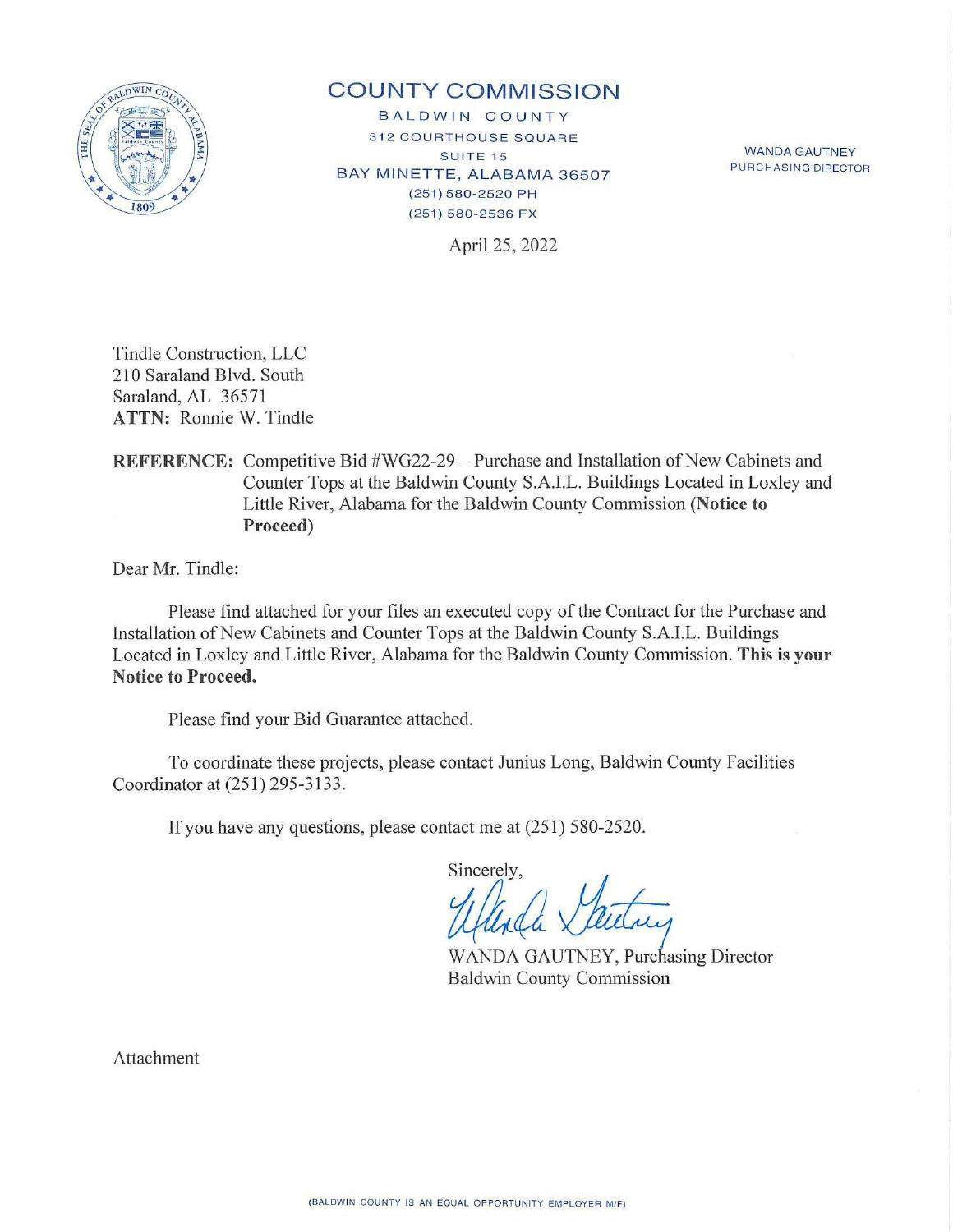State of Alabama ) County of Baldwin )

1 ' I I I I I I I I I I I I

#### **CONTRACT FOR PROFESSIONAL AND CONSTRUCTION SERVICES**

This Contract for **Professional and Construction** Services is made and entered into by and between the County of Baldwin (hereinafter called "COUNTY") acting by and through its governing body, the Baldwin County Commission and Tindle Construction, LLC, (hereinafter referred to as "PROVIDER").

### **WITNESSETH:**

**Whereas,** at its regular meeting on Tuesday, March 2, 2022, the COUNTY authorized staff to solicit bids for the Purchase and Installation of new Cabinets and Counters Tops at the Baldwin County S.A.I.L. Buildings located in Loxley and Little River, Alabama; and

**Whereas,** PROVIDER presented the lowest bid to the COUNTY, and therefore, COUNTY wishes to retain PROVIDER to provide those services Hereinafter set out under the following terms and conditions.

**NOW, THEREFORE,** in consideration of the premises and the mutual covenants herein contained, the sufficiency of which being hereby acknowledged, PROVIDER and COUNTY do hereby agree as follows:

I. Definitions. The following terms shall have the following meanings:

A. COUNTY: Baldwin County, Alabama B. COMMISSION: Baldwin County Commission C. PROVIDER: Tindle Construction, LLC

**II.** Obligations Generally. The COUNTY hereby retains, and the PROVIDER agrees to perform for the COUNTY, those professional and construction services as hereinafter set forth. This document shall serve as the binding Contract for the services of PROVIDER. PROVIDER shall immediately commence performance of the services outlined herein upon full execution of this Contract. All work shall be commenced and completed in a timely manner as, and at the times, herein set out.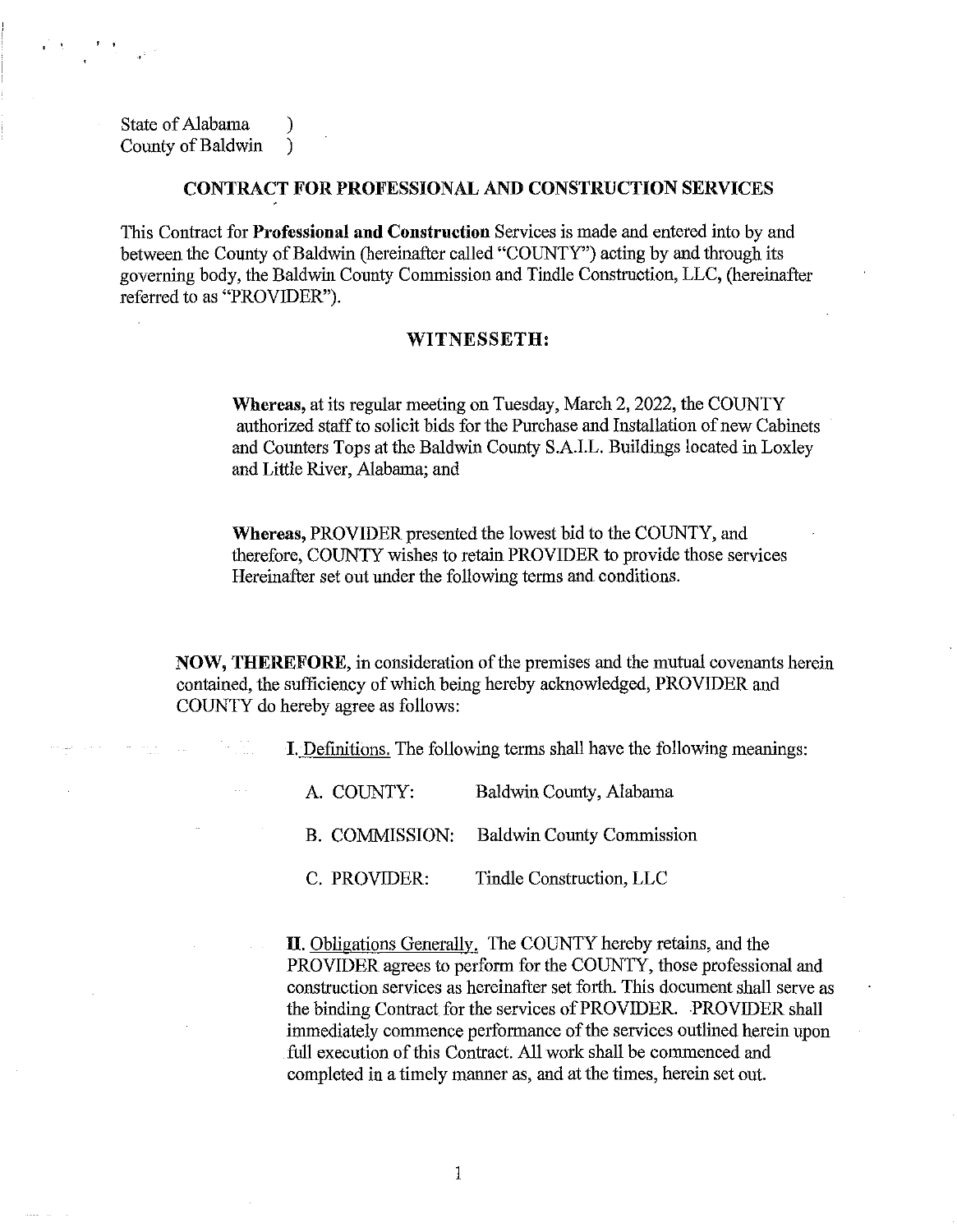HI. Recitals Included. The above recitals and statements are incorporated as part of this Contract and shall have the effect and enforceability as all other provisions herein.

IV. Professional Qualifications. For the purpose of this Contract, the PROVIDER represents and warrants to the COUNTY that it possesses the professional, technical, and administrative personnel with the specific experience and training necessary to provide the professional services required herein.

V. No Prohibited Exclusive Franchise. The COUNTY neither perceives nor intends, by this Contract, a granting of an exclusive franchise or violation of Art. I, Section 22 of the Alabama Constitution.

**VI.** Representation/Warranty of Certifications, Etc. PROVIDER represents and warrants that PROVIDER is presently certified, licensed and otherwise permitted under all necessary and applicable laws and regulations to perform the services herein, and that PROVIDER shall renew, maintain, and otherwise ensure that all such certifications, licenses, and permits are current and valid, without interruption, for and through completion of the services. The representation and warranty aforesaid is a material inducement to the COUNTY in entering this Contract, and the parties agree that the breach thereof shall be deemed material at the County's option.

VII. Legal Compliance. PROVIDER shall at all times comply with all applicable Federal, State, local and municipal laws and regulations.

**VIII.** Independent Contractor. PROVIDER acknowledges that it is an independent contractor, and PROVIDER shall at all times remain as such in performing the services under this Contract. PROVIDER is not an employee, servant, partner, or agent of the COUNTY and has no authority, whether express or implied, to contract for or bind the COUNTY in any manner. The parties agree that PROVIDER shall be solely responsible for and shall have full and unqualified control over developing and implementing its own means and methods, as it deems necessary and appropriate in providing the aforementioned services, and that the COUNTY' s interests herein are expressly limited to the results of said services. PROVIDER is not entitled to unemployment insurance benefits, and PROVIDER is responsible for and.obligated to pay any and all federal and state income tax on any monies paid pursuant to this Contract.

**IX.** No Agency Created. It is neither the express nor the implied intent of PROVIDER or COUNTY to create an agency relationship pursuant to this Contract. Therefore, the PROVIDER does not in any manner act on behalf of COUNTY,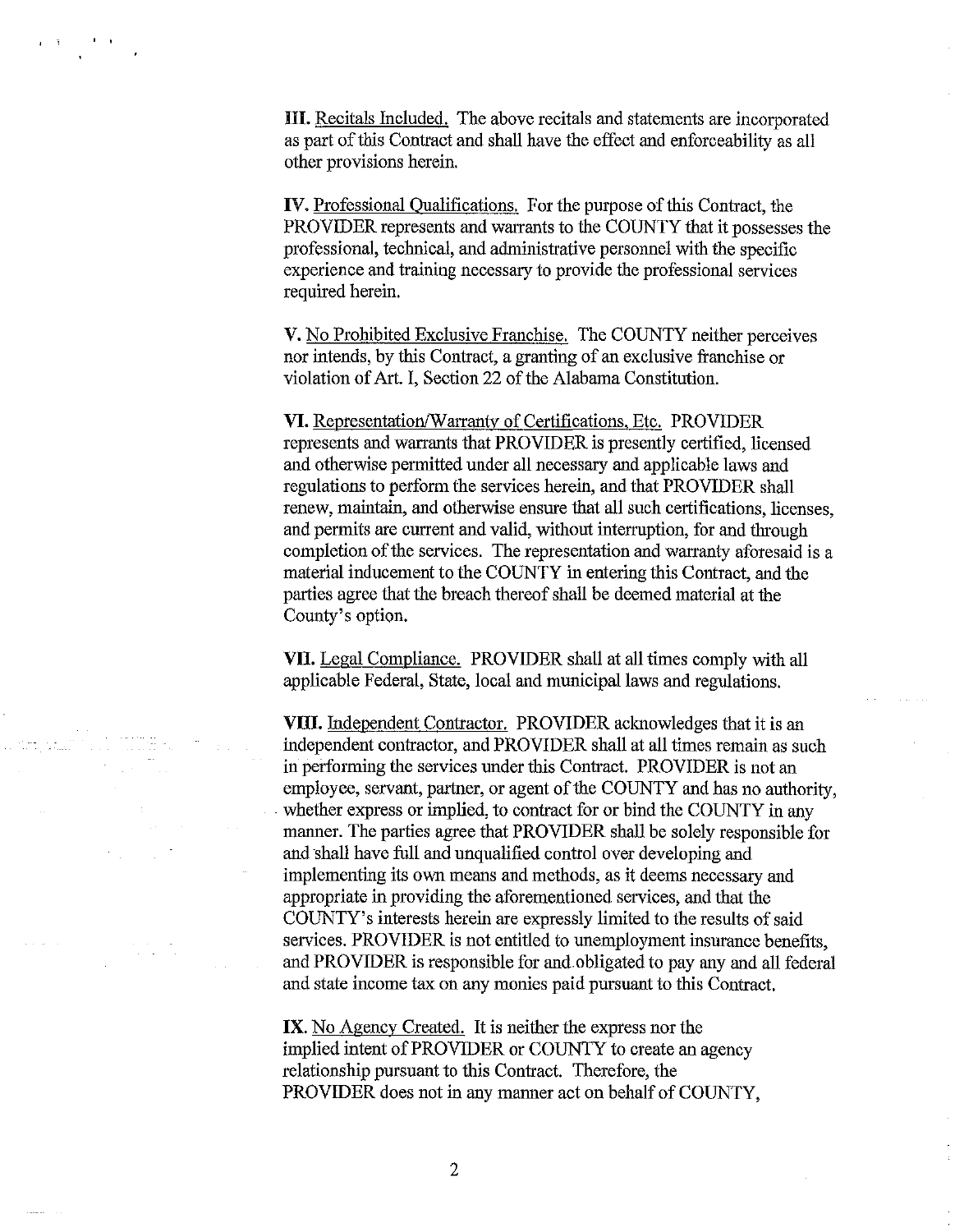and the creation of such a relationship is prohibited and void.

' '

X. Unenforceable Provisions. If any one or more of the provisions contained herein shall, for any reason, be held to be invalid, illegal or unenforceable in any respect, then such provision or provisions shall be deemed severable from the remaining provisions hereof, and such invalidity, illegality or unenforceability shall not affect any other provision hereof. This Contract shall be construed as if such invalid, illegal or unenforceable provision had never been contained herein.

XI. Entire Agreement. This Contract represents the entire and integrated agreement between COUNTY and PROVIDER and supersedes all prior negotiations, representations, or agreements, either written or oral. This Contract may be amended only by written instrument signed by all parties.

**XII.** Failure to Strictly Enforce Performance. The failure of the COUNTY to insist upon the strict performance of any of the terms, covenants, agreements and conditions of this Contract shall not constitute, and shall never be asserted by PROVIDER as constituting, a default or be construed as a waiver or relinquishment of the right of the COUNTY to thereafter enforce any such term, covenant, agreement, or condition, but the same shall continue in full force and effect.

**XIII.** Assignment. This Contract or any interest herein shall not be assigned transferred or otherwise encumbered by PROVIDER without the prior written consent of the COUNTY, which may be withheld or granted in the sole discretion of the COUNTY.

XIV. Ownership of Documents/Work. The COUNTY shall be the owner of all copyright or other intellectual property rights in reports, documents and deliverables produced and paid for under this Contract, and to the extent permitted by Alabama law, any such material may be reproduced and reused at the discretion of the COUNTY without payment of further consideration. PROVIDER shall not transfer, disclose, or otherwise use such information for any purpose other than in performance of the services hereunder, without the COUNTY's prior written consent, which may be withheld or granted in the sole discretion of the COUNTY.

XV. Notice. Notice required herein shall be in writing, unless otherwise allowed, and said notice shall be deemed effective when received at the following addresses: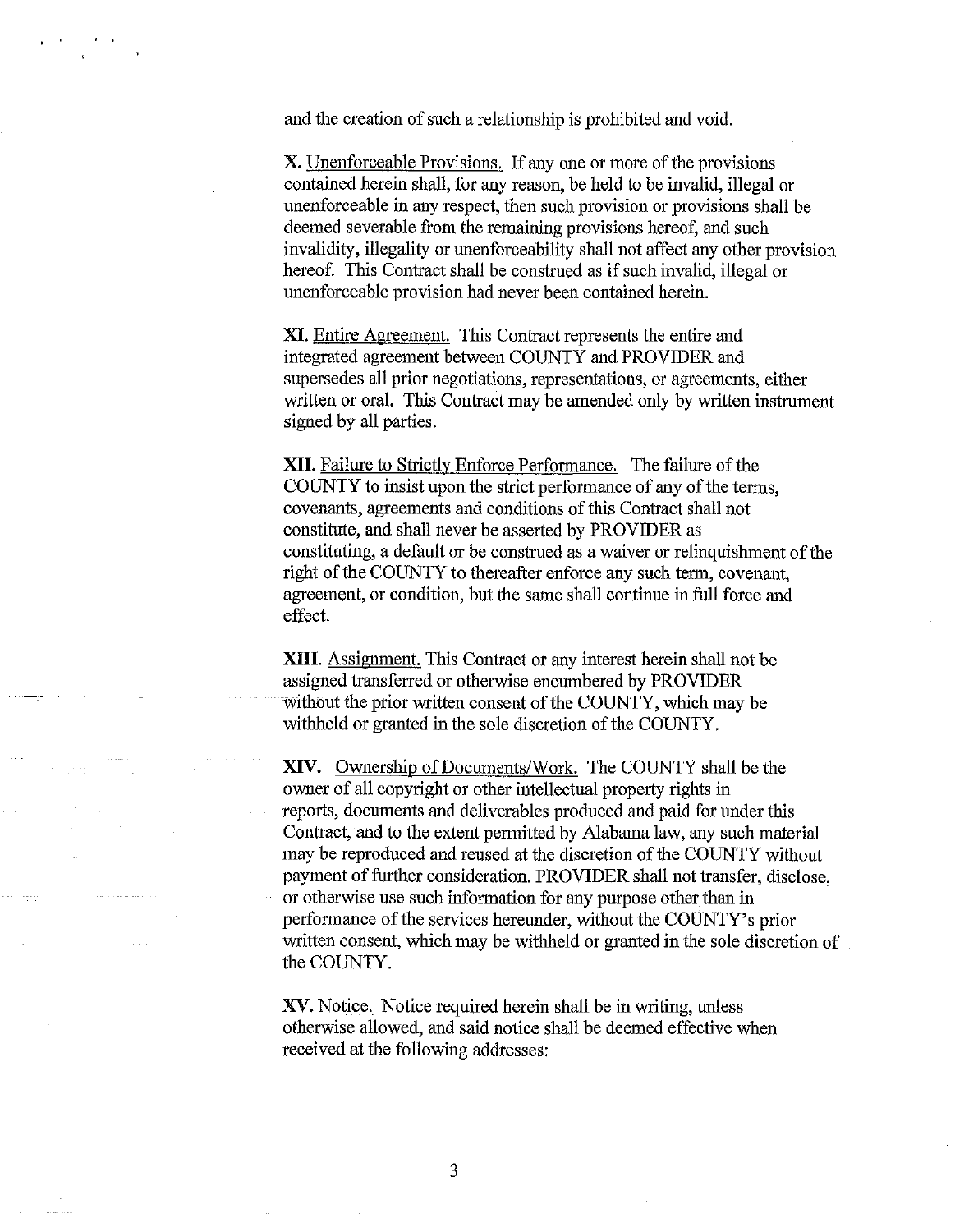PROVIDER: Tindle Construction, LLC ATTN: Ronnie W. Tindle 210 Saraland Blvd., South Saraland, AL 36571

COUNTY:

 $\cdot$   $\cdot$ 

Baldwin County Commission c/o Chairman 312 Courthouse Square Suite 12 Bay Minette, AL 36507

**XVI.** Services to be Rendered. PROVIDER is retained by the COUNTY as a professionally qualified **contractor.** The general scope of work for the services shall include all the terms and Conditions of **"Competitive Bid #WG22-29",** the same being expressly incorporated herein by reference, and without limitation will encompass:

**"All provision and conditions and/or specifications listed/stated in Competitive Bid #WG22-29 named, Purchase & Installation of New Cabinets and Counters Tops at the Baldwin County S.A.I.L. Buildings located in Loxley and Little River, Alabama, for the Baldwin County Commission".** 

A. PROVIDER will provide ongoing communications with COUNTY regarding this service, including updates, emails etc. as requested. Additionally, PROVIDER will meet with COUNTY as needed or requested.

B. PROVIDER is responsible for the professional quality, technical accuracy, timely completion and coordination of all services furnished by or in relation to this Contract.

C. PROVIDER represents and warrants that its services shall be performed within the limits and standards provided by the COUNTY, in a manner consistent with the level of care and skill ordinarily exercised by similar providers under similar circumstances at the time the services are performed.

### **XVII.** General Responsibilities of the COUNTY.

A. The COUNTY shall provide reasonable notice to PROVIDER whenever the COUNTY actually observes or otherwise actually becomes aware of any development that affects the scope or time of PROVIDER's services hereunder or any defect or nonconformance in the work of PROVIDER.

4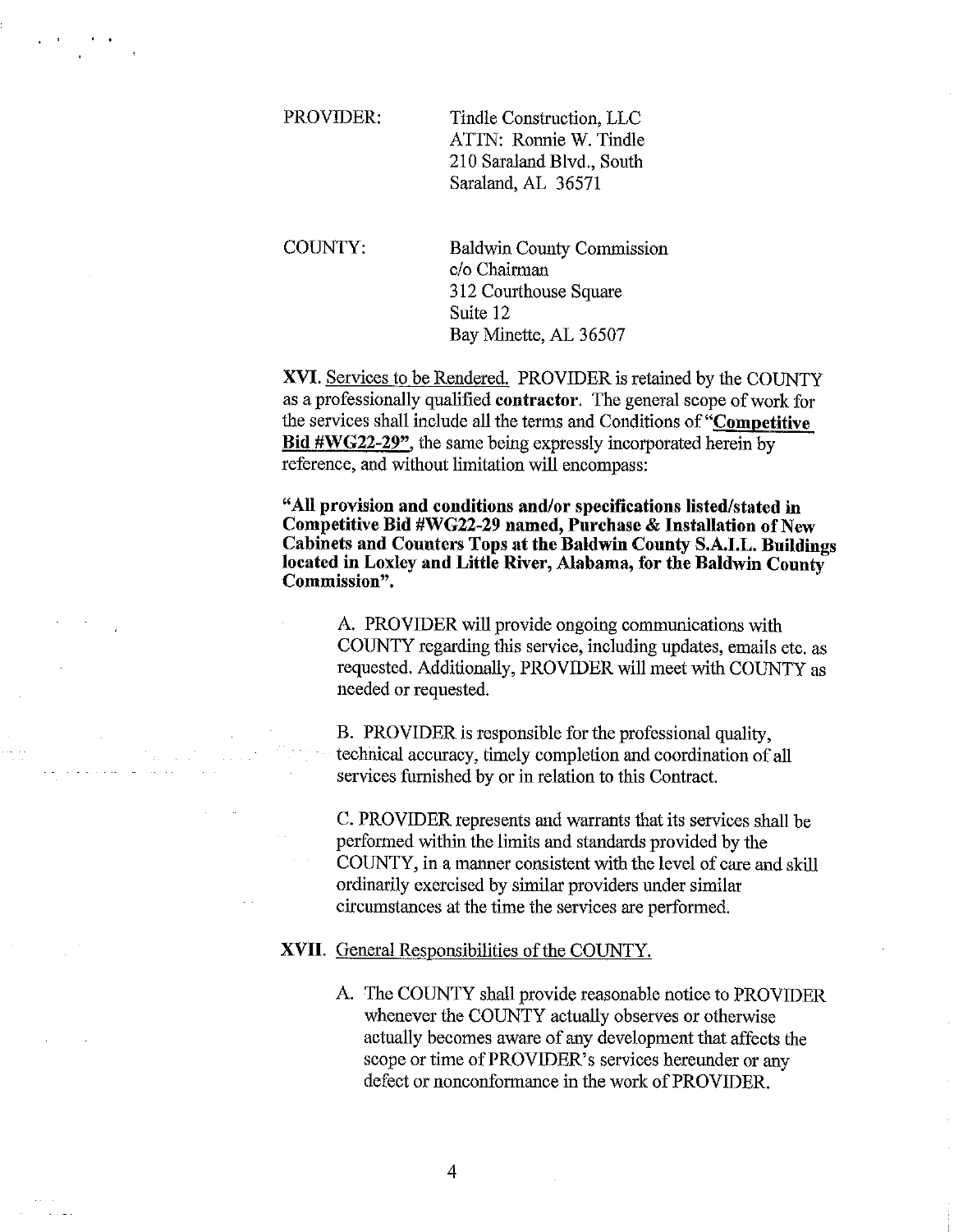B. The COUNTY shall pay to PROVIDER the compensation as, and subject to the terms set out below.

XVIII. Termination of Services. The COUNTY may terminate this contract, with or without cause or reason, by giving ten (10) days written notice of such to the PROVIDER. Upon receipt of such notices, PROVIDER shall discontinue its work to the extent specified in the notice.

..

In the event of termination, the COUNTY shall pay PROVIDER for all services satisfactorily rendered, and for any expenses deemed by COUNTY to be a reimbursable expense incurred pursuant to this Contract and prior to the date of termination.

XIX. Compensation Limited. The compensation to be paid to the PROVIDER shall be the full compensation for all work performed by PROVIDER under this Contract. Any and all additional expenditures or expenses of PROVIDER, not listed in full within this Contract, shall not be considered as a part of this Contract and shall not be demanded by PROVIDER or paid by COUNTY.

XX. Direct Expenses. Compensation to PROVIDER for work shall be **\$20,500.00.** Said compensation shall be all inclusive, including without limitation, reimbursement of all cost, incidentals and operating expense associated with those directly engaged in performance of the requested services

XXI. Method of Payment. PROVIDER shall submit invoices to the COUNTY for payment for work performed. Such invoice shall be accompanied by a detailed account of compensation to be paid PROVIDER.

Payment shall be made by the COUNTY within thirty (30) days of the approval of the invoice submitted by the PROVIDER. The COUNTY agrees to review and approve invoices submitted for payment in a timely manner.

XXII. Effective and Termination Dates. This Contract shall be effective and commence immediately upon the same date as full execution. The PROVIDER shall have forty-five (45) days after the notification to proceed is issued to complete the work. Contract shall terminate upon either fortyfive ( 45) days after the notification to proceed or upon written notification thereof received by either party within the required ten  $(10)$  day period. [Nothing herein stated shall prohibit the parties from otherwise terminating this Contract according to the provisions herein.]

XXIII. Force Majeure. The Parties hereto shall incur no liability to the other if performance becomes impossible or impracticable by reason of an event or effect that the parties could neither have anticipated nor controlled. This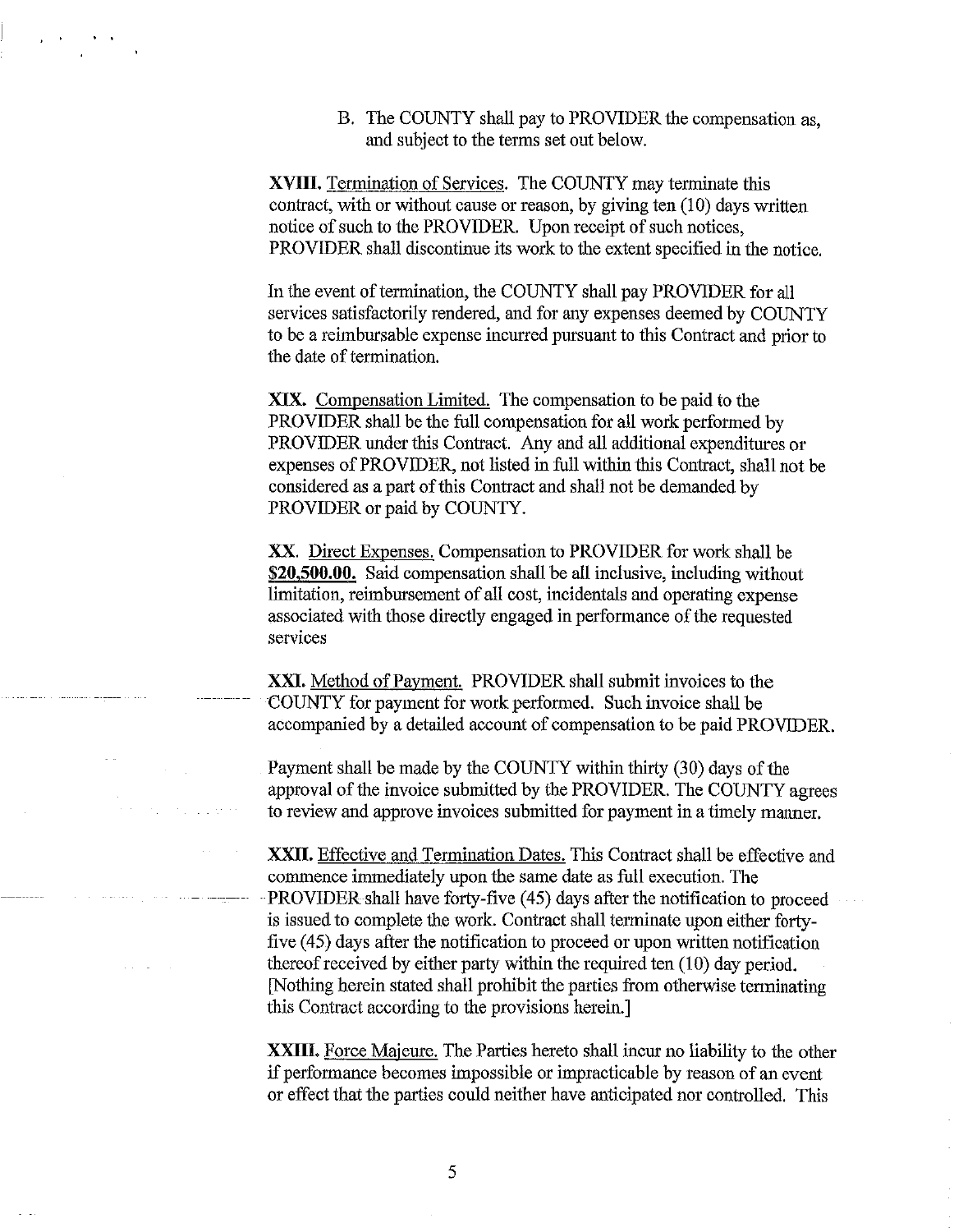allowance shall include both an act of nature and acts of third parties. Any costs that would otherwise be incurred and/or necessitated by the provisions herein shall be alleviated for either party by such event or effect.

XXIV. Indemnification. Provider shall indemnify, defend and hold County, and its Commissioners, affiliates, employees, agents, and representatives (collectively "County") harmless from and against any and all claims, demands, liabilities, damages, losses, judgments, costs, and expenses including, without limitations, attorneys' fees and costs, for any and all personal injury (including death) and property damage of any kind or nature whatsoever, incurred by, asserted against, or imposed upon County, as a result of or in any manner related to provision of services hereunder, or any act or omission, by Provider. Contractor shall provide the COUNTY with proof of general liability coverage including the COUNTY as an additional insured. This indemnification shall survive the expiration or termination of this Contract.

**XXV.** Number of Originals. This Contract shall be executed with three (3) originals, each of which are equally valid as an original.

**XXVI:** Governing Law: This Contract in all respects, including without limitation its formation, validity, construction, enforceability and available remedies, shall be governed by the laws of the State of Alabama, without regard to Alabama conflict of law principles.

**XXVII:** Insurance: Prior to performing services pursuant to this Contract, Provider shall carry, with insurers satisfactory to County, throughout the term of hereof, Auto Liability Insurance, including owned, hired and non-owned vehicles, with limits of not less than \$1,000,000, combined single limit, for both bodily injury liability and property damage liability each occurrence; Commercial General Liability Insurance, including all contractual liability hereunder, with limits not less than \$1,000,000, combined single limit, for both bodily injury liability and property damage liability each occurrence; and Worker's Compensation Insurance, meeting the statutory limits of the State of Alabama and Employer's Liability Insurance fully covering all employees and supervisors participating in the work at the subject property site. All liability insurance shall name the County as an additional insured. Prior to commencing operations hereunder, a Certificate of Insurance evidencing such coverage, satisfactory to County, shall be furnished to County, which shall specifically state that such insurance shall provide for at least ten (10) days' notice to County in the event of cancellation, termination or any change in such insurance policies. The workers compensation certificate shall bear an endorsement clearly evidencing a waiver of the right of subrogation against County and County Representatives. Should Provider fail to furnish current evidence upon demand of any insurance required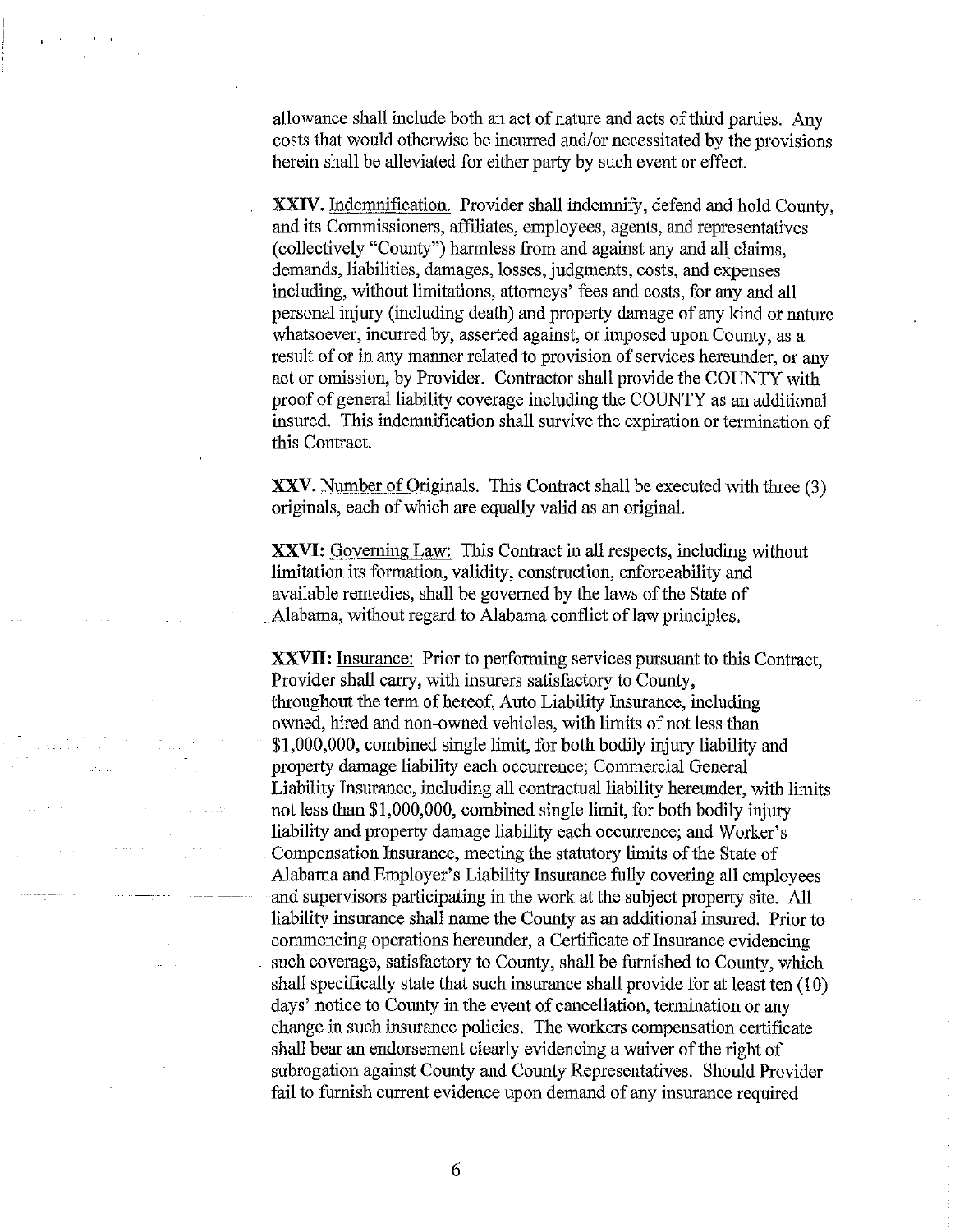hereunder, or in the event of cancellation, termination or change in any such insurance, County may, at its option, suspend this Contract until insurance is obtained, terminate this Contract immediately without further action, or hold Provider in material default and pursue any and all remedies available.

IN WITNESS WHEREOF, the parties hereto have executed this contract on the last day of execution by the COUNTY as written below.

ATTEST: COUNTY<br>JAMBS E. BALL, Chairman Date Party RON CINK RON CINK<br>Budget/Purchasing Director *'!* /.  $\chi^{\rm eff}_{\rm e}$  .  $\chi^{\rm eff}_{\rm e}$  ,  $\chi^{\rm eff}_{\rm e}$  $\bullet$   $S$   $\circ$ . -.: - . "... - . . ' - . • **4'. f,** • • !} .......... ,. (' ~ . \• '

State of Alabama (1)

County of Baldwin )  $\bigcup_{I_1,\ldots,I_n} \bigcup_{I_2,\ldots,I_n} \bigcup_{I_1,\ldots,I_n} \bigcup_{I_2,\ldots,I_n} \bigcup_{I_2,\ldots,I_n}$  a Notary Public in and for said County, in said State, hereby certify that, James E. Ball., whose name as Chairman of Baldwin County Commission, and Ron Cink, whose name as Budget/Purchasing Director, are known to me, acknowledged before me on this day that, being informed of the contents of the Contract for Professional and Construction Services, they, as such officers and with full authority, executed same knowingly and with full authority to do so on behalf of said Commission.

GIVEN under my hand and seal on this the  $\frac{\sqrt{1+\Delta}}{2}$  day of  $\sqrt{2}$ , 2022.

Notary Public

 $\frac{1}{\sqrt{11}}$   $\frac{1}{2}$   $\frac{1}{2}$   $\frac{1}{2}$   $\frac{1}{2}$  $\frac{1}{1 + 1}$   $\frac{1}{1}$ 

E ARTICLE OF THE COMMUNITY

My Commission Expires My Commission Expires: December 28, 2024

#### **SIGNATURE PAGE AND NOTARY PAGE TO FOLLOW**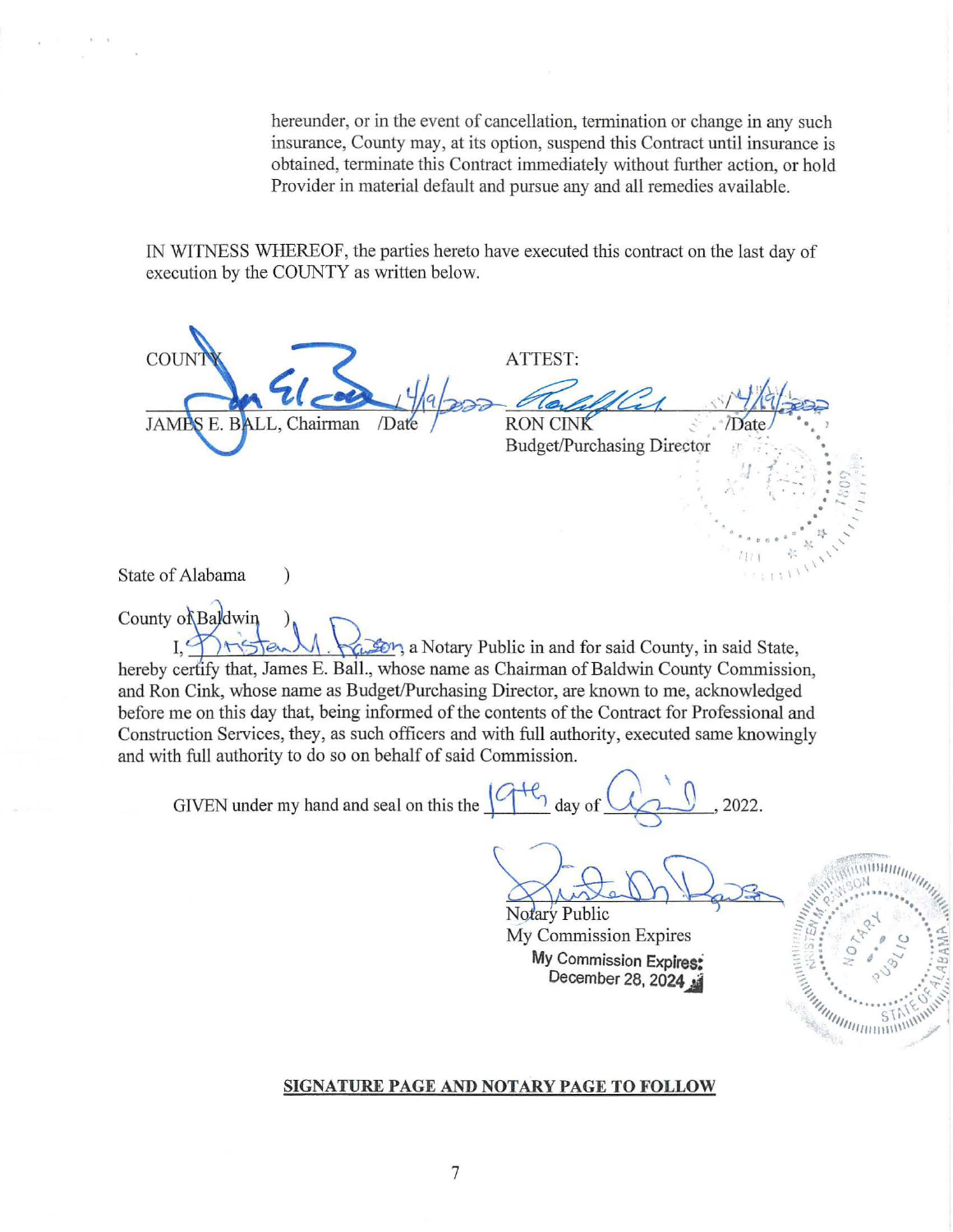PROVIDER: *Construction, LLC*  By ate **TIA** Its DINNPR

State of Alabama)

 $\ell = -\ell, \ldots, 0, \ldots, 0$ 

County of Baldwin)

 $\pi$ ,  $\mathcal{M}$   $\mathcal{M}$   $\mathcal{M}$  ,  $\mathcal{M}$  , Notary Public in and for said County and State, hereby certify  $\theta$  that  $\Omega$ ) and  $\Omega$   $\Omega$  is  $\Omega$  is  $\Omega$  as  $\Omega$   $\Omega$   $\Omega$  of Tindal Constuction, LLC, whose name is signed to the foregoing in that capacity, and who is known to me, acknowledged before me on this day that, being informed of the contents of the foregoing, he executed the same voluntarily on the day the same bears date for and as an act of said Tindle Construction, LLC.

GIVEN under my hand and seal on this the  $\int_{0}^{1}\frac{1}{\sqrt{n}} \, d$  ay of  $\frac{1}{n}$  101

 $\sim$ Notary Public

My Commission Expires

MALLORIE E. LOE NOTARY PUBLIC, ALABAMA STATE AT LARGE MY COMMISSION EXPIRES MAY. 18, 2025